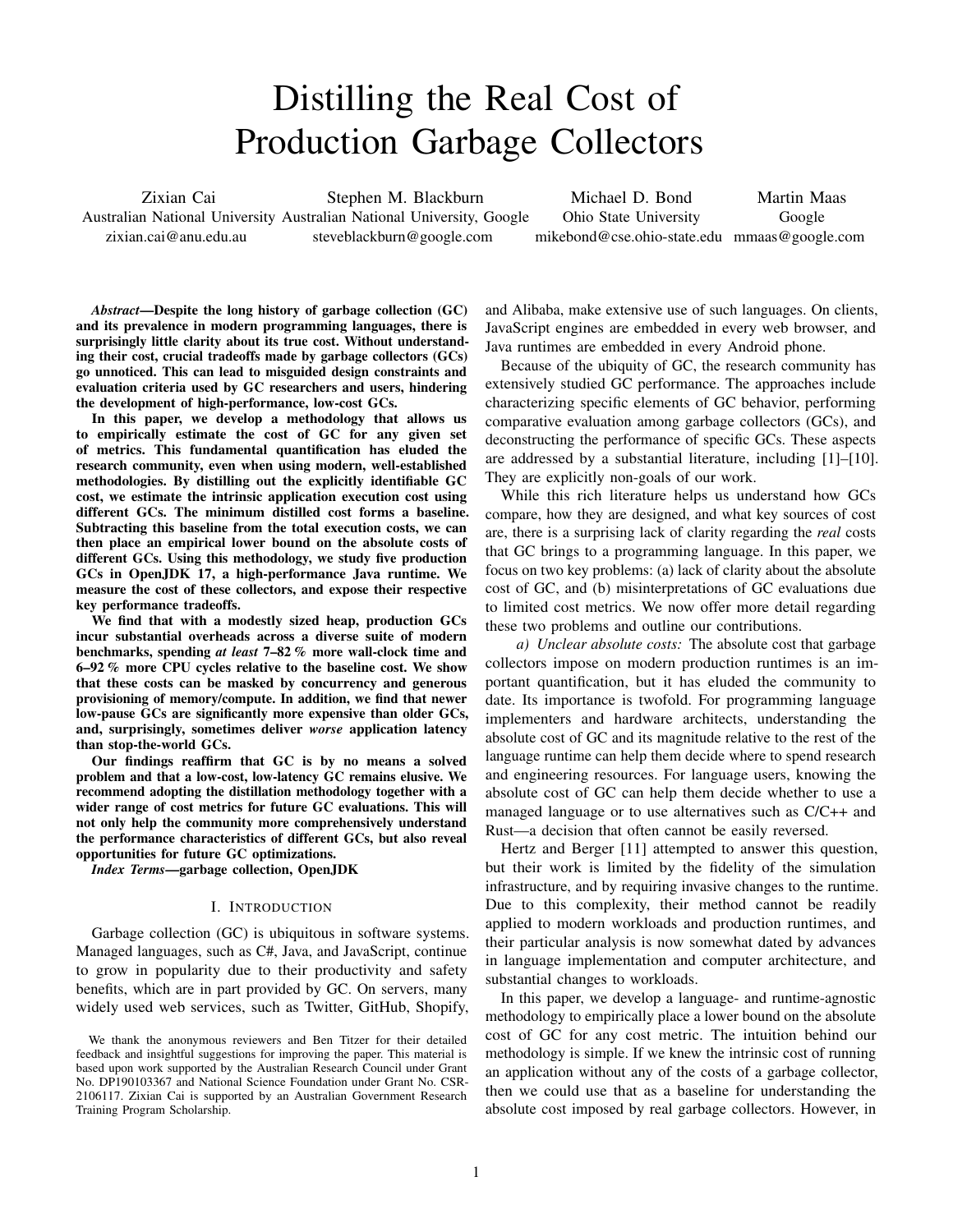<span id="page-1-0"></span>

Fig. 1: Application execution is comprised of the intrinsic application cost shown in blue and GC costs shown in orange. Some of the GC costs, shown with dashed lines, tightly couple with the execution and are hard to measure. The distillation process subtracts the easy-to-measure GC costs from the total cost, and what remains approximates the intrinsic application cost. The minimum distilled cost can be used to estimate the absolute cost of each GC.

practice, some of the GC costs permeate the execution process, and are hard to tease out [\(Fig. 1\)](#page-1-0). The key insight is that we can approximate this baseline by running an application with real collectors, and distilling out explicitly identifiable GC costs from the total execution costs. The *minimum distilled cost* overestimates the baseline, and can then be used to derive an empirical lower bound on the absolute cost of each GC.

We analyze all five native GCs in OpenJDK 17, the latest release of an industrial-strength, high-performance JVM. Our methodology is simple yet effective: even an underestimate of the GCs' absolute costs reveals that they impose substantial costs to program execution across a diverse set of workloads. We used a wide range of cost metrics including CPU cycles, cache misses, and RAPL energy. Due to space constraints, we focus on two important metrics, the wall-clock time and CPU cycles, in our case study. Using a modest heap size, our methodology estimates that by using GC, applications spend 7–82 % more wall-clock time and 6–92 % more CPU cycles relative to their intrinsic costs.

*b) Misinterpretation of evaluation results:* The second problem we address is that GC evaluations are prone to misinterpretation, even when modern, well-established methodologies (*e.g.*, varying the heap size) are used. Such misinterpretation is dangerous: a costly GC technique understood as cheap can mislead the community to overuse it and dismiss cheaper alternatives, while discouraging future optimizations. Unless a cost is properly measured, it will not be properly addressed.

This danger is acutely clear in the new low-pause collectors. These algorithms are popularly understood [\[12\]](#page-10-3), [\[13\]](#page-10-4) to make applications more responsive at low cost to throughput. Our case study [\(Section](#page-8-0) IV-D) shows this to be unfounded. These algorithms impose substantial costs on application execution and do not achieve good application responsiveness. Although they deliver low *pause times*, the application overheads are so great that responsiveness is often *no better than simple stop-the-world GCs*.

In this paper, we analyze three important types of misinterpretation of GC evaluations arising from overly focusing on limited metrics. We show how key performance tradeoffs made by different GCs can go unnoticed. We recommend mitigating

this problem by using more cost and performance metrics, including wall-clock time, CPU cycles, and application latency.

To summarize, our novel methodology allows the community to grasp the substantial costs incurred by widely used production GCs in real applications. We recommend empirically estimating the absolute cost of GC, and using richer sets of metrics when evaluating GCs to mitigate common misinterpretations. These steps are important for revealing the tradeoffs and limitations of different collectors, and for assisting language users in choosing the most appropriate GC for a plethora of existing and emerging workloads. Our findings invite future research on developing low-latency, low-cost collectors.

The code we used in this work is publicly available: [https:](https://github.com/caizixian/distillation) [//github.com/caizixian/distillation](https://github.com/caizixian/distillation) [\[14\]](#page-10-5).

#### II. BACKGROUND AND RELATED WORK

This section discusses a few attempts to measure the absolute cost of GC, and points out their limitations. We then highlight two categories of GC costs that are hard to measure: costs tightly coupled with application execution, and indirect costs. We describe the established methodologies to measure such costs, but they are insufficient to adequately characterize the absolute GC cost on their own. Finally, we give an overview of the production garbage collectors that we study in this paper, and how they present such hard-to-measure sources of GC cost.

#### *A. Absolute Costs of Garbage Collection*

Hertz and Berger [\[11\]](#page-10-2) attempted to quantify the cost of garbage collection over an explicit memory management regime. Their work shares the same basic intuition as ours (comparing against a hypothetical "zero-cost" baseline), but is an entirely different approach.

By tracing the program execution, they construct a database of object liveness information. This database allows them to create an "oracular GC" that inserts malloc and free calls into the program execution trace, which is processed by an architectural simulator (SimpleScalar [\[15\]](#page-10-6)). To do so, they need to make invasive changes to the runtime as well as integrate into SimpleScalar specific information about the behavior of the runtime's collector and allocator.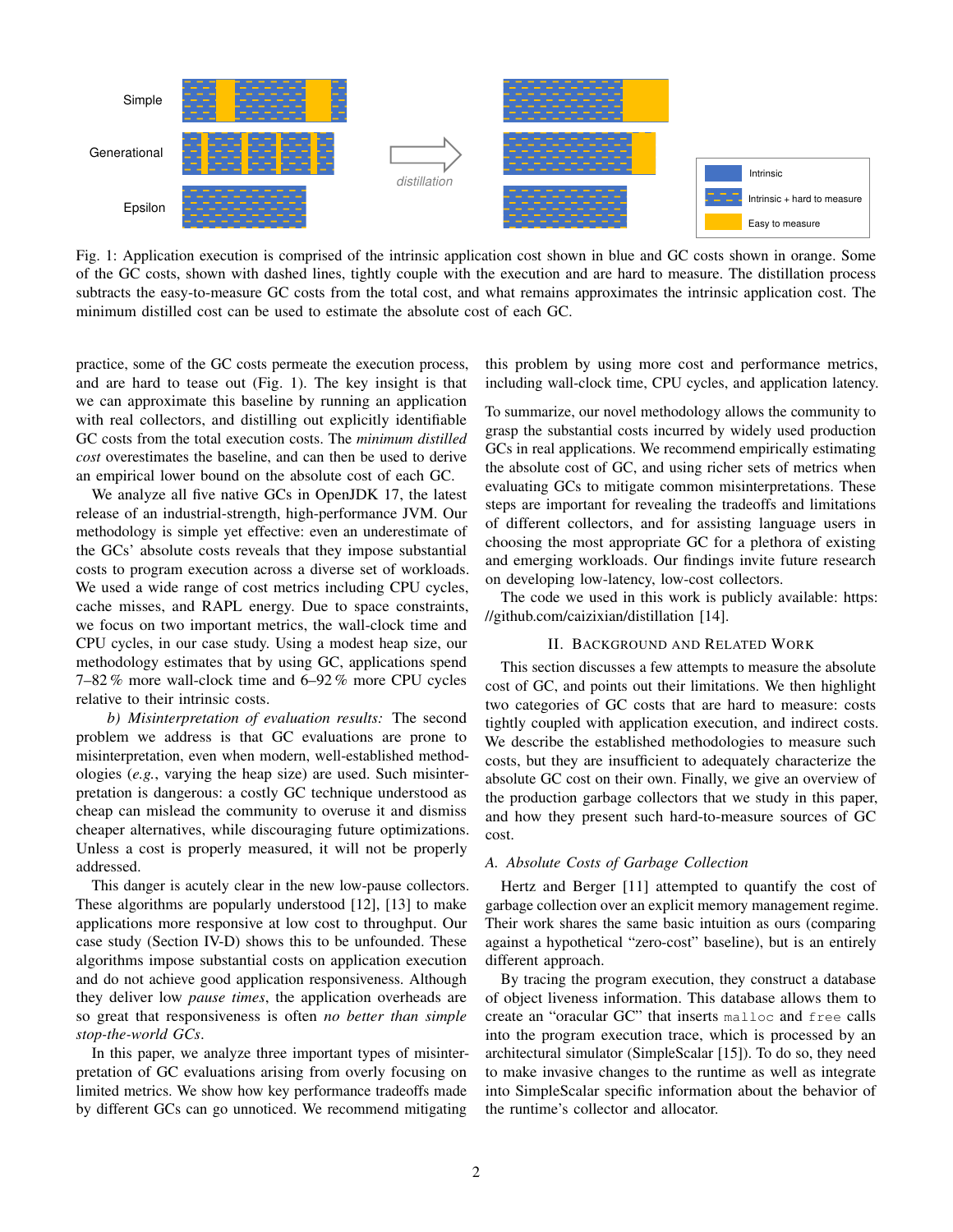Although it is an interesting study, it is limited by the fidelity of the simulation infrastructure (a problem whenever using architectural simulation) and by the requirement of being able to make such changes to the runtime and the appropriate modeling within the simulator. The particular analysis has other limitations including that it is now dated by changes in architecture, workloads and algorithms.

In contrast, our methodology is very simple. It measures any production collector running on native hardware, making minimal assumptions about the GC implementation, and without access to source code, entirely avoiding the issues in prior work [\[11\]](#page-10-2).

Some work (e.g., [\[8\]](#page-10-7)) measures the cost of conservative GC in the context of explicit memory management. In this paper, we focus on precise GC in managed languages.

Numerous studies (e.g., [\[2\]](#page-10-8)) measure GC pauses to quantify GC costs. We show that this approach is problematic because some GC activities (such as barriers) are carried out by mutators on behalf of the GC, and are hard to separate. Moreover, for concurrent GCs, while the GC pauses are shorter, the majority of the work is shifted to run concurrently with the mutator threads.

#### *B. Costs Tightly Coupled with Application Execution*

A GC can be considered in terms of three principal activities: *allocation*, *identification*, and *reclamation* [\[16\]](#page-10-9). Allocation is performed by the mutator using space provided by the GC. Identification establishes which part of the heap is live and which may be reclaimed. Reclamation makes space occupied by unreachable objects available for reuse.

While some GC activities are performed directly by the collector, others are performed by the mutator; for example:

- 1) Mutators can allocate on their respective local allocation buffers, and only require periodic synchronization with the GC.
- 2) Mutators can assist identification and reclamation via *barriers*—code snippets that mediate mutators' heap operations on behalf of the GC [\[6\]](#page-10-10).
- 3) Mutators can reclaim unreachable objects. For example, in the case of naïve reference counting  $(RC)$  [\[17\]](#page-10-11), the code that decrements the reference count of an object to zero can immediately reclaim the memory.

For performance reasons, the above mechanisms, such as allocation sequences and barriers, are tightly coupled with mutator execution, often implemented using a "fast-and-slowpath" paradigm [\[18\]](#page-11-0). Fast paths are short but frequently executed code snippets, often inlined into the mutator code by the just-in-time (JIT) compiler. Because they are so tightly integrated into the mutator, measuring their costs requires carefully crafted methodologies that avoid instrumentation overheads that will affect the measurement:

1) Blackburn *et al.* [\[2\]](#page-10-8) placed an upper bound on the cost of a bump-pointer allocator by compiling the allocation fast path out-of-line. Then, that upper bound was used to derive the cost of a free-list allocator using their relative performance.

- 2) The cost of barriers has also been extensively studied [\[3\]](#page-10-12) [\[6\]](#page-10-10). These methodologies remove the requirement of barriers for correctness, *e.g.*, through a full-heap trace for a generational GC, and then measure the execution with and without barriers.
- 3) Blackburn *et al.* [\[2\]](#page-10-8) measured the cost of a deferred reference counting collector in terms of the mutator time.

These specialized methodologies require deep understanding of the GC implementation and modifications to the collector and/or runtime, and consequently are not trivially applied to arbitrary language runtimes. Furthermore, they are insufficient to adequately characterize the absolute GC cost on their own. In this paper, we focus on devising a methodology that encompasses all of these costs instead of measuring individual components.

## *C. Indirect Costs and Benefits*

Apart from GC's direct costs, it can also bring indirect costs and even benefits. A common source of indirect cost (or benefit) is reduced (increased) mutator locality.

GC impacts locality through sharing caches with the mutator. In the case of concurrent GC, GC threads contend with mutator threads when they share caches. In the case of stop-the-world pauses, GC code displaces the cache, leaving mutator threads resuming with a cold cache.

However, GC can improve mutator locality through rearranging objects. A compacting or evacuating GC can improve spatial locality by moving objects that are frequently accessed together to be spatially closer to each other [\[7\]](#page-10-13).

Some of the locality impact might be observable through hardware performance counters, such as cache miss events (*e.g.*, LLC and TLB misses). However, in general, it is hard to tease out the locality impact of GC running on real hardware, because that would require achieving the same GC effects (like compacting the heap) without affecting cache state in the process. It may be possible to achieve such an effect under simulation, but it would likely require significant compute resources to evaluate and would suffer from the same limitations as prior work [\[11\]](#page-10-2).

In this paper, we are not concerned with teasing out the indirect impact of GC. Our distillation methodology measures the absolute cost of GC, including its indirect cost.

### <span id="page-2-0"></span>*D. Garbage Collection Algorithms in OpenJDK*

In our case study, we measure the cost of production GCs in OpenJDK 17, and reveal common misinterpretations in their evaluations. We highlight their key properties in [Table I.](#page-3-0) Note that analyzing the performance of a particular collector and proposing improvements to its design are explicitly not our objectives. There exists a substantial literature addressing those, including a recent paper by Zhao and Blackburn that gives a detailed performance analysis of a number of collectors, including ones we study in this paper [\[10\]](#page-10-1).

The first of these collectors, Epsilon, does not actually collect garbage. Just like any other collector, its absolute cost—which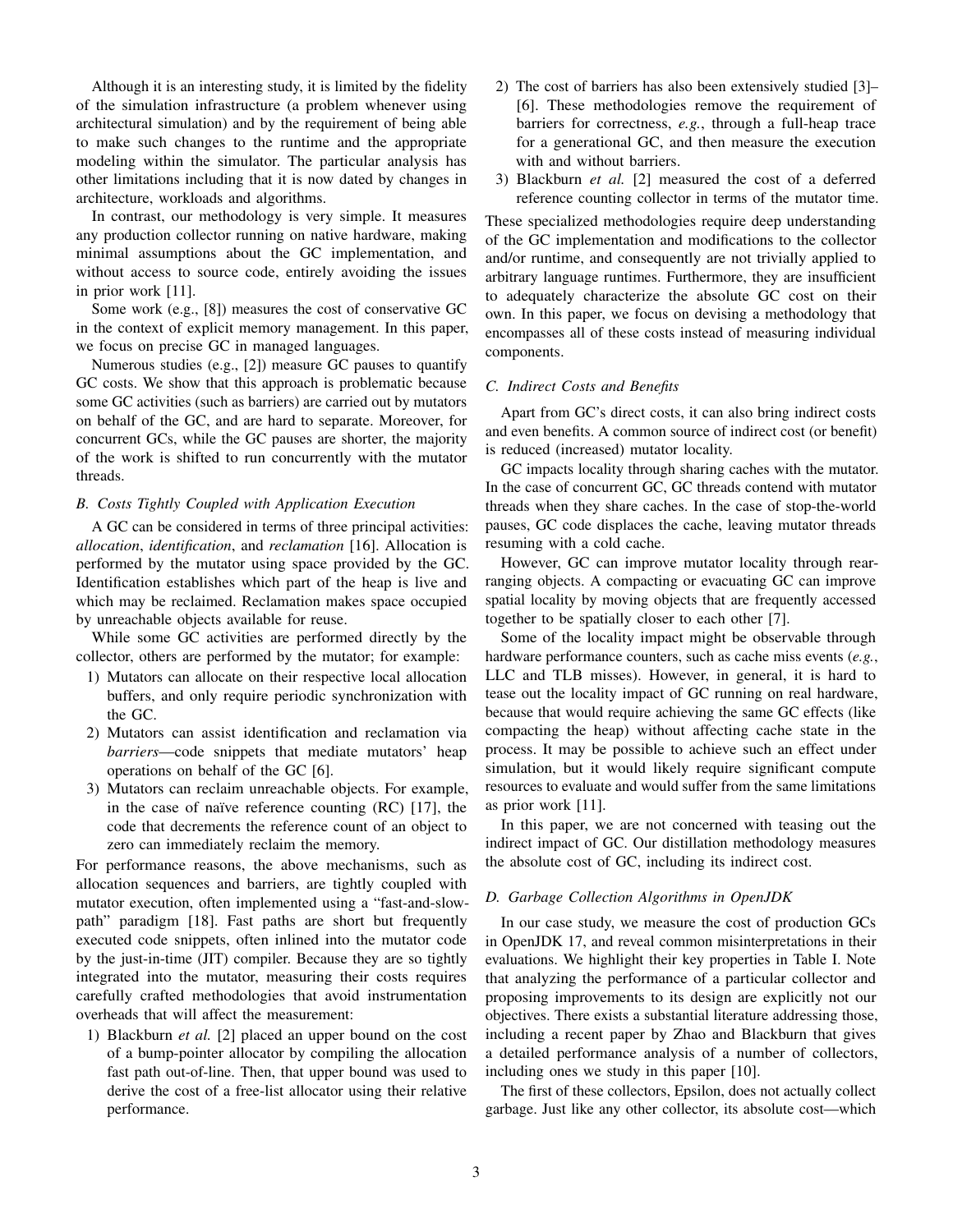<span id="page-3-0"></span>TABLE I: Garbage collectors that this paper studies. SATB = snapshot at the beginning [\[19\]](#page-11-1). LVB = loaded value barrier [\[20\]](#page-11-2).

| <b>Collector</b> | Year | Generational    | <b>Parallel GC</b> | <b>Concurrent GC</b>      | <b>Barriers</b>                 |
|------------------|------|-----------------|--------------------|---------------------------|---------------------------------|
| Epsilon          | 2018 | No (no GC)      | No (no GC)         | No (no GC)                | No (no GC)                      |
| Serial           | 1998 | Yes             | No                 | No                        | Write (card-marking)            |
| Parallel         | 2005 | Yes             | Yes                | No                        | Write (card-marking)            |
| G1 [21]          | 2009 | Yes             | Yes                | Yes (tracing)             | Write (card-marking and SATB)   |
| Shenandoah [12]  | 2019 | No <sup>1</sup> | Yes                | Yes (tracing and copying) | Write (SATB) and read $(LVB^2)$ |
| ZGC [13], [22]   | 2018 | No <sup>3</sup> | Yes                | Yes (tracing and copying) | Read (LVB)                      |

we find to be nonzero—can be measured by our methodology. The other five collectors can be divided into three groups:

- 1) Stop-the-world collectors (Serial and Parallel): the collector requires all mutators to be stopped while it is running, *i.e.*, it does not exhibit any concurrency with respect to the mutator.
- 2) Concurrent tracing collector (G1): the collector performs garbage identification concurrently via a trace. This trace does not modify the heap, but marks reachable objects as live. The correctness of the concurrent trace is typically protected by write barriers.
- 3) Concurrent copying collectors (Shenandoah and ZGC): in addition to concurrent tracing, the collector performs reclamation concurrently by copying objects. This involves modifying the heap and ensuring that the concurrently executing mutator maintains a coherent view of the heap even when objects it references are moved. The correctness of concurrent copying is typically protected by read barriers.

All collectors (except Epsilon) we studied use read and/or write barriers to allow a part of the heap (a generation or a region) to be independently collected. Since the main design goals of the two concurrent copying collectors are to reduce the GC pause times and improve the responsiveness for latencysensitive applications, we also refer to them as the *low-pause collectors* in the rest of the paper.

These collectors all include hard-to-measure sources of GC cost discussed previously in this section, hindering the quantification of their absolute costs. For example, the allocation sequence and the barriers are tightly integrated with the application by inline compilation. Moreover, when collector threads run concurrently with mutators, it is hard to attribute overheads due to resource contention to the originating threads. These collectors (including Epsilon) therefore motivate our methodology, with which we are able to measure and place a lower bound on their implicit and explicit costs.

## <span id="page-3-2"></span>III. DISTILLING THE ABSOLUTE COST OF GARBAGE **COLLECTION**

Due to the prevalence of GC, its cost is a hot—and sometimes contentious—topic. The extensive existing literature focuses on *comparative evaluation*, such as shown in [Table II,](#page-3-1) which helps us understand how GCs compare. In this section, we address

1 In development, see [https://openjdk.java.net/jeps/404.](https://openjdk.java.net/jeps/404)

a distinctly different goal: measuring the absolute cost of GCs. First, we describe our distillation methodology together with an example. Then, we discuss the applicability, advantages, and limitations of the methodology.

## *A. Definition with Examples*

[Section I](#page-0-1) sketched the intuitions underpinning our distillation methodology [\(Fig. 1\)](#page-1-0). To deepen the understanding, we now use concrete evaluation results from three production GCs—Serial, Parallel, and Shenandoah—running a real-world application, the H2 database. This also serves as a running example throughout this section.

Note that in the examples, we use one particular cost metric total CPU cycles used by all JVM threads—and one particular way of excluding explicitly identifiable GC cost—costs incurred during stop-the-word (STW) pauses. We emphasize that these choices are orthogonal to the mechanism of our distillation methodology. Our methodology can operate on other cost metrics and other ways to isolate GC costs.

It is easy to measure the total costs of real collectors and see how they compare. [Table II](#page-3-1) shows that when using Serial, the total cycle usage is the smallest, with Parallel and Shenandoah being 0.2 % and 102.3 % more expensive, respectively. This *comparative analysis* shows which GC is the best to use if you are concerned about total CPU cycle consumption, a wellunderstood methodology in the literature. However, it does not measure the absolute CPU cycle cost of each *collector alone*.

<span id="page-3-1"></span>TABLE II: The total CPU cycles consumed when running the DaCapo benchmark h2 with a  $3\times$  heap (see [Section](#page-5-0) IV-A) using three different collectors. Lower is better. The cycles are also normalized to the best collector (Serial) shown in green.

| <b>Collector</b> | Total<br>billion cycles | <b>Normalized</b> |
|------------------|-------------------------|-------------------|
| Parallel         | 108.33                  | 1.002             |
| Serial           | 108.12                  | 1.000             |
| Shenandoah       | 218.72                  | 2.023             |

*Definition 3.1 (Intrinsic application cost):* We define the intrinsic application cost as the *theoretical ideal* cost of running an application. This intrinsic cost includes the best GC benefit (such as improved locality) any configuration could bring (*i.e.*, a collector with tuning parameters) but none of the GC costs (such as barriers).

For example, if we knew the intrinsic cost of the application H2 (inclusive of the best GC benefit but exclusive of the GC costs) in terms of CPU cycles, we could subtract that from the

<sup>2</sup>Brooks prior to JDK 13, Baker prior to JDK 14.

<sup>&</sup>lt;sup>3</sup>In development, see [https://github.com/openjdk/zgc/tree/zgc](https://github.com/openjdk/zgc/tree/zgc_generational)\_generational.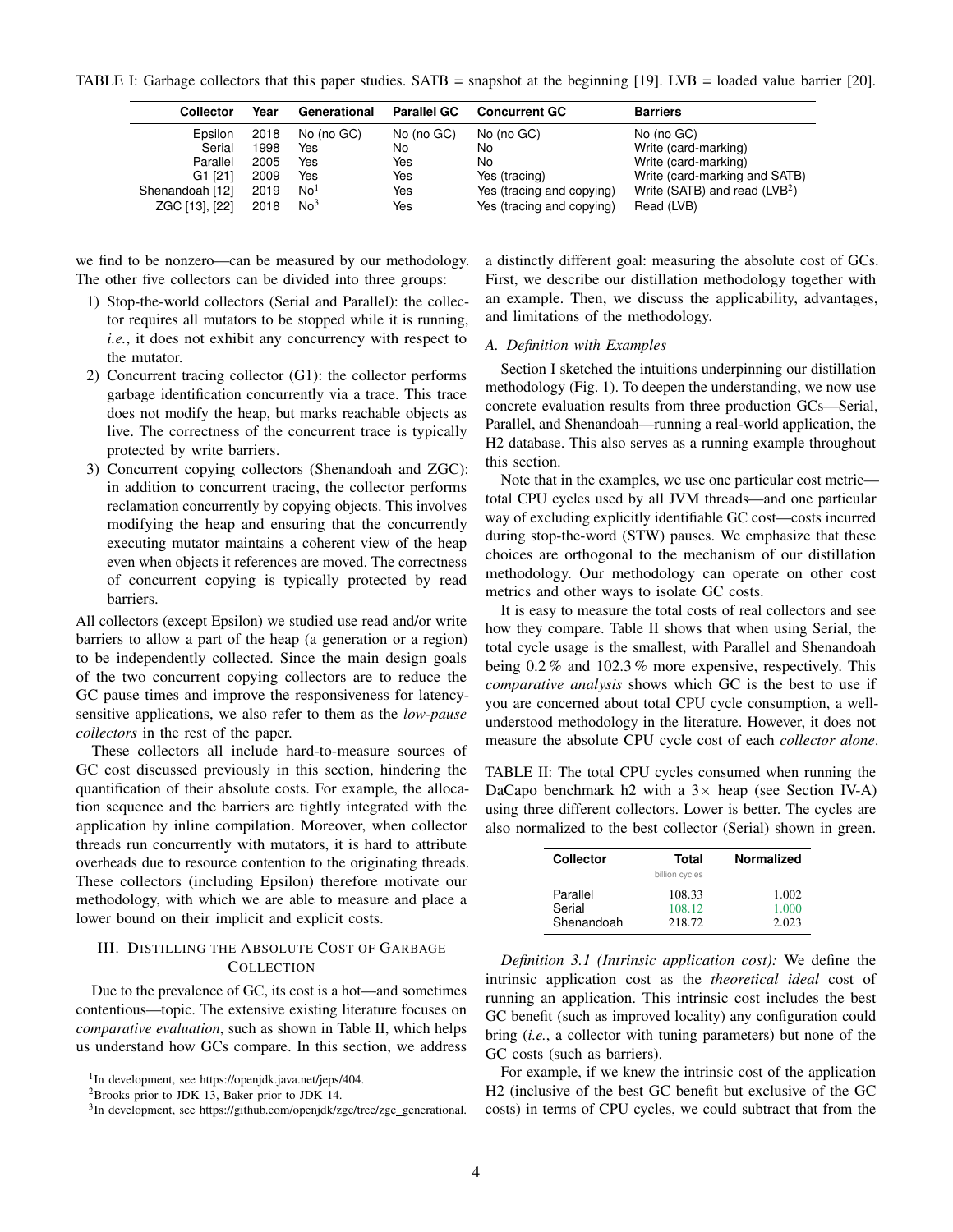total cycles used by each real collector, giving us the absolute cost of the respective collector.

*Definition 3.2 (Distilled application cost):* Of course, we do not know the intrinsic application cost of a given workload. Our key insight is that we can approximate the intrinsic application cost by excluding the costs that we can easily ascribe to GC from its total costs. This insight can perhaps be better understood using the distillation analogy. The total cost is a mixture of the intrinsic application cost (after considering the best GC benefit) and the absolute GC cost. Some of the GC costs can be explicitly identified (such as the cost incurred during STW pauses), while others are hard to measure (such as barriers). We cannot remove all hard-to-measure GC costs from the mixture, but we can easily distill out explicitly identifiable GC costs. This gives us an overestimate of the intrinsic application cost.

#### Distilled cost ≡ Total cost−Explicit GC cost ≥ Intrinsic cost

As shown in [Table III,](#page-4-0) we can easily distill out explicitly identifiable GC cost by excluding the cost during STW pauses, where no mutator activities happen and costs are strictly from GC. Repeating the distillation process for each of three collectors, we obtain three distilled application costs.

<span id="page-4-0"></span>TABLE III: Distilling out cycles used during stop-theworld (STW) pauses from the total cycles in [Table II.](#page-3-1) The minimum distilled application cost (MDC) in cycles is shown in green. The MDC value is used to calculate the empirical lower bound on the cost of each of the collectors in [Table IV.](#page-4-1)

| <b>Collector</b>   | Total            | <b>STW</b>   | <b>Distilled</b>                                     |
|--------------------|------------------|--------------|------------------------------------------------------|
|                    |                  |              | billion cycles                                       |
| Parallel<br>Serial | 108.33<br>108.12 | 4.46<br>2.75 | $108.33 - 4.46 = 103.87$<br>$108.12 - 2.75 = 105.37$ |
| Shenandoah         | 218.72           | 0.03         | $218.72 - 0.03 = 218.69$                             |

*Definition 3.3 (Minimum distilled application cost):* The *minimum distilled cost* (MDC) is the minimum of the distilled application costs from running the application with each of the collectors. Since we define the intrinsic application cost to include the best benefit any GC configuration could bring, the set of collectors used to derive the MDC can include the same collector with *different* tuning parameters (*e.g.*, heap size, the number of collector threads). The MDC is the best overestimate of the intrinsic cost.

$$
\left(\text{MDC} \equiv \min_{g \in \text{GCs}} \text{Distilled cost}_g\right) \ge \text{Intrinsic cost}
$$

In Table [III,](#page-4-0) the MDC is 103.87 billion cycles (Parallel, shown in green).

*Definition 3.4 (Lower Bound Overhead of Garbage Collectors):* The MDC in turn allows us to place an empirical lower bound on the absolute cost of the collectors, which we call the LBO. Since Absolute GC cost = Total cost−Intrinsic cost and MDC  $\geq$  Intrinsic cost, for each GC *g*, we have

$$
(LBO_g \equiv \text{Total cost}_g - \text{MDC}) \le \text{Absolute GC cost}_g
$$

As shown in [Table IV,](#page-4-1) we subtract the MDC from the total cycles of each of the GCs, yielding a lower bound on the absolute cycle cost of each GC.

*Definition 3.5 (Normalized LBO):* We can normalize the LBO to the MDC, which we use in the rest of the paper:

$$
Normalized LBO (NLBO) \equiv (LBO + MDC)/MDC
$$

In the above example, we can see that in the context of the H2 database running on OpenJDK, we spend at least 4.1 %, 4.3 %, and 110.6 % more CPU cycles than the intrinsic costs for Serial, Parallel, and Shenandoah respectively. We note that even though Shenandoah is not useful when calculating the MDC, the absolute cost of Shenandoah is still accurately captured.

<span id="page-4-1"></span>TABLE IV: The empirical lower bound (LBO) on the cycle cost for each collector can be obtained by subtracting the MDC from the respective total cycles in [Table III.](#page-4-0) The lowest LBO in green.

| <b>Collector</b> | LBO<br>$Total - MDC$       | <b>Normalized LBO</b><br>$(LBO + MDC)/MDC$ |
|------------------|----------------------------|--------------------------------------------|
| Parallel         | $108.33 - 103.87 = 4.46$   | 1.043                                      |
| Serial           | $108.12 - 103.87 = 4.25$   | 1.041                                      |
| Shenandoah       | $218.72 - 103.87 = 114.85$ | 2.106                                      |

We emphasize that the distilled cost of any collector can be calculated, and it is *not* the same as the cost of a no-GC scheme (such as Epsilon in OpenJDK). In the above example, all three collectors perform collection, and we estimate their respective LBOs without using a no-GC scheme.

#### *B. Discussion*

The biggest advantage of our distillation methodology is its simplicity. The only requirement of our methodology is to exclude explicitly identifiable GC cost.

This simplicity makes our methodology generally applicable on different runtimes and GC algorithms. In the above example, we exclude the costs incurred during STW pauses, where the costs are strictly from GC. This is conceptually easy, and can be simply implemented as callbacks to delineate STW phases. In fact, for OpenJDK, this instrumentation can be implemented using JVMTI callbacks [\[23\]](#page-11-5), and for .NET, implemented on top of GCRealTimeMon [\[24\]](#page-11-6).

This simplicity also allows us to evaluate GCs running on native hardware. As a result, any hardware performance counter can trivially be used as a cost metric when using our methodology. This includes RAPL energy readings, cache misses, and other metrics.

However, language implementers need to be careful when applying our methodology to GCs in different runtimes. For example, a compiler that performs escape analysis can lower the GC costs despite no change to the GCs. Such analysis allows objects to be allocated on the stack rather than on the heap when the objects do not escape. This reduces overall allocation, and therefore reduces the pressure on the GC.

We also note that to get a useful MDC, our methodology requires *at least* one GC where the distilled cost is close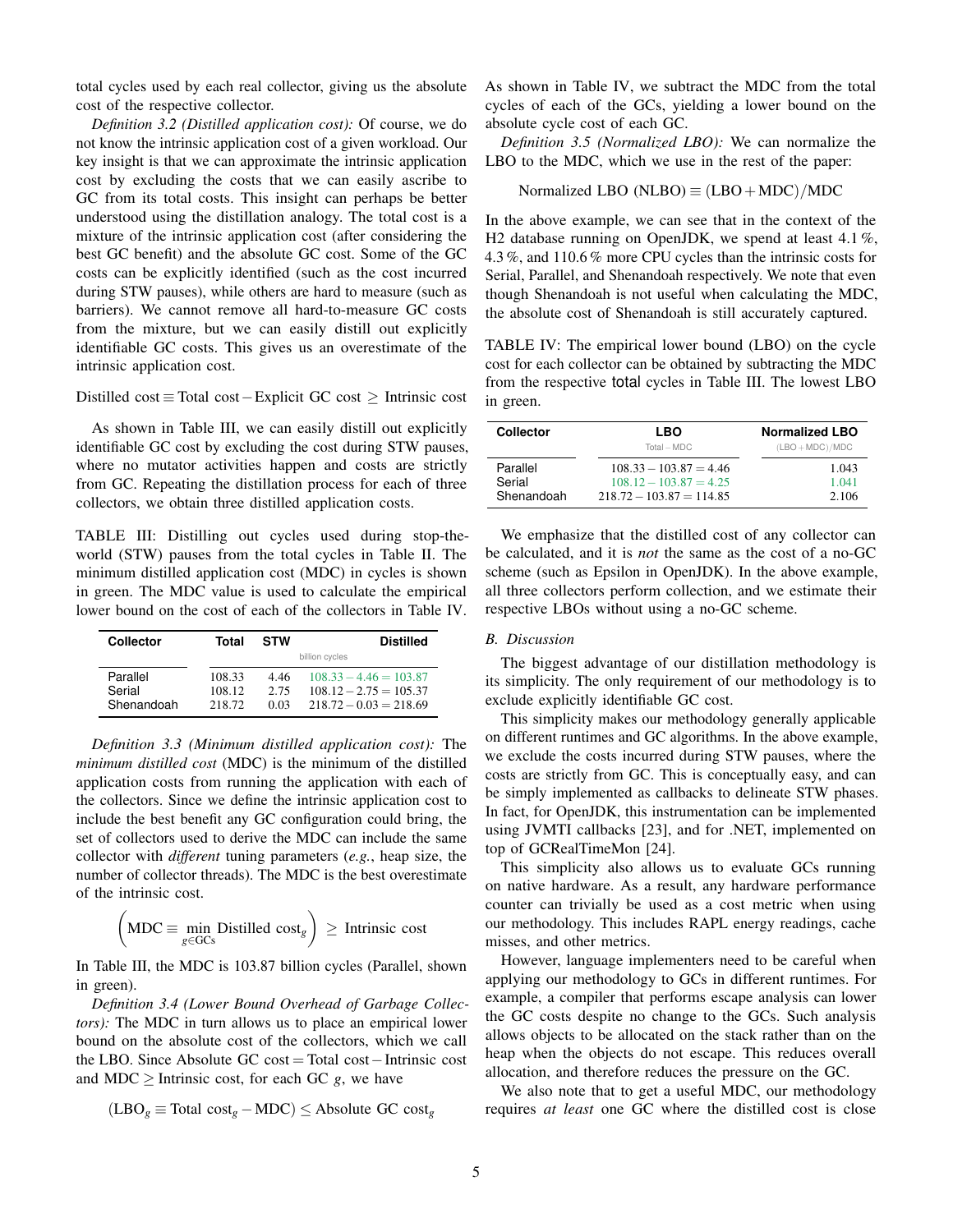to the intrinsic cost. For example, if all evaluated collectors were concurrent *and* if explicitly identifiable GC cost were from STW pauses, the distilled costs from *all* collectors would include costs from the concurrently running GC threads. In this scenario, the MDC would be much higher than the intrinsic cost, and would lead to a very poor empirical lower bound on GC cost.

For hardware performance counters, we can address the above deficiency by measuring the costs on a per-thread basis. Instead of excluding STW costs, one can exclude costs originating from GC threads.<sup>[4](#page-5-1)</sup> This measurement mode is easily supported by, *e.g.*, Linux's perf event subsystem.

In our case study, we do not use this engineering optimization. Because we have two STW collectors (Serial/Parallel) in the set we studied, taking the whole-process reading at STW points is sufficient to factor out the explicitly identifiable GC cost to establish an MDC that closely approximates the intrinsic application cost.

#### IV. CASE STUDY: COLLECTORS IN OPENJDK 17

Recall that we address two key problems in this paper: 1) lack of clarity about the costs imposed by GC, and 2) misinterpretation of GC evaluations due to limited cost metrics. In the previous section, we proposed the distillation methodology to estimate the cost of GCs for any given set of metrics. In this section, we perform a case study of GCs in OpenJDK 17 [\(Section](#page-2-0) II-D), the latest release of a highperformance production JVM.

First, we apply our distillation methodology on these GCs, and measure their costs using the lower bound overhead (LBOs) defined in [Section III.](#page-3-2) We focus on two cost metrics—the wall-clock time (*time LBOs*) and the total CPU cycles (*cycle LBOs*). We reveal that with a modest  $2.4 \times$  heap and across workloads, production collectors can incur substantial absolute costs, evident in both high time LBO and high cycle LBOs. A surprising trend is that in addition to being significantly slower and cycle intensive, the low-pause collectors fail to deliver better application latency for the evaluated workloads.

Second, we concretely show how simplistic evaluations of these GCs can be misinterpreted. We highlight three important types of misinterpretation: 1) not considering opportunity cost, 2) not considering overheads due to concurrency, and 3) measuring pause time instead of application latency. We then demonstrate how to mitigate the misinterpretation by using a richer set of cost and performance metrics.

Based on our observations, we recommend that evaluations of GCs should 1) use the distillation methodology to report the costs of GCs, and 2) use more performance and cost metrics in order to evaluate GCs holistically.

#### <span id="page-5-0"></span>*A. Methodology*

*a) Benchmarks and latency measures:* We use a snapshot release of the forthcoming Chopin release of the DaCapo benchmark suite [\[25\]](#page-11-7). We exclude the benchmarks cassandra, h2o, and kafka, because they use deprecated Java features that are not compatible with JDK 17.

DaCapo's Chopin snapshot release includes a number of latency-sensitive benchmarks. In these benchmarks, latencysensitive services handle remotely issued requests (*e.g.*, over a network) that arrive at some remotely determined *rate*. When such a system is unable to process a request immediately, it is placed in a queue. The latency of a request is impacted by three major sources of delay: the uninterrupted time taken to compute the request; the time taken inclusive of interruptions such as GC and scheduling; and the time taken inclusive of interruptions and queuing. For these latency-sensitive benchmarks, DaCapo reports two measures of latency, *simple* and *metered*, DaCapo's *simple* latency ignores queuing, while *metered* latency models requests coming at a metered rate with an arbitrary-sized queue. When an interruption such as a GC pause occurs, the metered measure reflects the delay that this imposes not only on the currently executing requests, but also on those that are enqueued during the delay. We use metered latency here because it more accurately models latency-sensitive services.

We also investigate the SPECjbb2015 benchmark, which is often used in the literature when evaluating low-pause GCs. However, unlike the DaCapo suite, SPECjbb2015 fixes the workload to a constant amount of time rather than to constant work, preventing us from easily measuring the costs of different GCs executing the same amount of work. Therefore, SPECjbb2015 is not included in our analysis.

*b) Cost metrics:* We implement our distillation methodology as a Java Virtual Machine Tool Interface (JVMTI) [\[23\]](#page-11-5) agent. We implement the distilled cost in the methodology by excluding costs incurred in stop-the-world (STW) pauses. The STW points are provided by the JVMTI callbacks for the starts and the ends of GC pauses.

In addition to the wall-clock time, our JVMTI agent captures a wide range of hardware performance counters, including CPU cycles, instruction counts, cache misses, and Intel RAPL energy measurements. To read these counters, we use the perf\_events subsystem in the Linux kernel. In this section, we focus on two important metrics: the wall-clock time and CPU cycles.

*c) JVM parameters:* In this paper, we focus on the out-ofthe-box performance characteristics of GCs, and *deliberately do not* set any GC-related parameters except for the heap size. GC tuning is often specific to particular (classes of) workloads, whereas our concern is the real cost of each GC when handling a diverse set of workloads. Also, in general, GC tuning is an open-ended problem, outside the scope of this paper. We report the performance of each GC for different heap sizes, because the performance of GC is sensitive to the heap size [\[9\]](#page-10-14). Except for Epsilon, which does not perform GC, we set the heap size relative to the minimum heap size [\(Table V\)](#page-6-0) required to run each benchmark (*e.g.*,  $2.0 \times$  means that the heap size is set to be twice as big as the minimum heap required for a particular benchmark). The minimum heap size for each benchmark is measured using G1 because it is the most space-efficient GC among the ones we study.

<span id="page-5-1"></span><sup>&</sup>lt;sup>4</sup>Excluding costs of GC threads is not the same as excluding all GC costs. For example, the cost of barriers will still be in the distilled cost.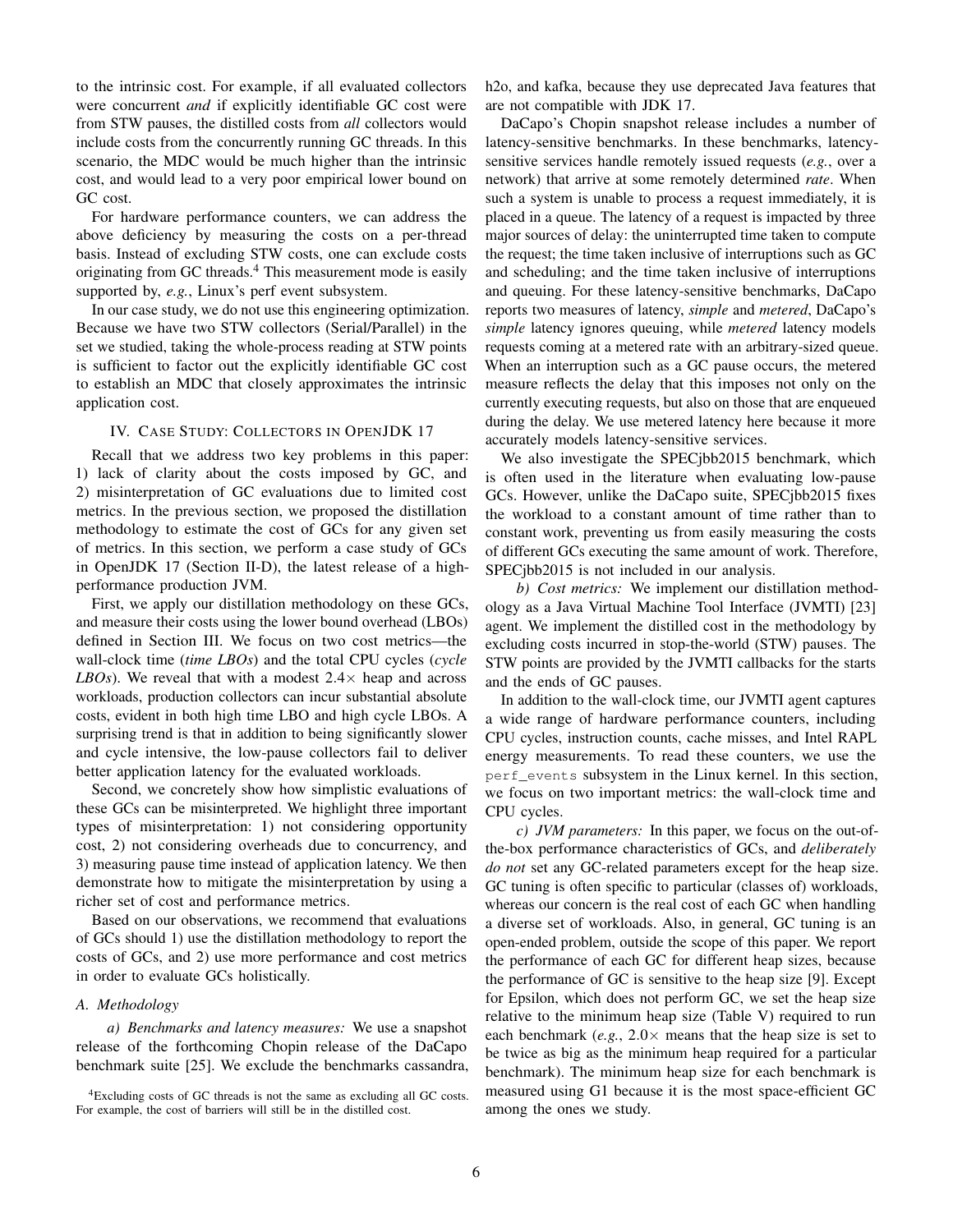<span id="page-6-0"></span>TABLE V: Minimum heap size required to run each benchmark.

| <b>Benchmark</b> | Heap size (MB) |
|------------------|----------------|
| avrora           | 7              |
| batik            | 189            |
| biojava          | 95             |
| eclipse          | 411            |
| fop              | 15             |
| graphchi         | 255            |
| h2               | 773            |
| jme              | 29             |
| ivthon           | 25             |
| luindex          | 42             |
| lusearch         | 21             |
| pmd              | 156            |
| sunflow          | 29             |
| tomcat           | 21             |
| tradebeans       | 131            |
| tradesoap        | 103            |
| xalan            | 8              |
| zxing            | 97             |

The only other JVM parameters we set are -server -XX:-TieredCompilation -Xcomp, to speed up the warmup of the JVM and reduce the experimental noise due to JIT compilation. We omit parameters -XX:-TieredCompilation -Xcomp for tradebeans and tradesoap, because these parameters cause these two benchmarks to crash for the version of OpenJDK we use.

*d) Execution methodology:* For each configuration, we invoke each benchmark for 20 times. We interleave invocations of different configurations to minimize bias due to systemic interference. In each *invocation*, the benchmark performs five *iterations*, and we report results from the last iteration, with the first four iterations serving to warm up the runtime. For each configuration, we report the mean and the 95 % confidence interval (CI) based on the 20 invocations.

*e) Hardware:* While microarchitectural sensitivity of a GC algorithm is important, it is orthogonal to this work. We use two identical machines with Intel Core i9-9900K (Coffee Lake) CPUs (8 cores, 16 threads), with  $4 \times 32G$  DDR4-3200 memory. We disable the dynamic frequency scaling (*i.e.*, Turbo Boost) to reduce experimental noise.

*f) Software:* All machines run identical Ubuntu 18.04.6 LTS images with 5.4.0-89-generic kernels. We use the Temurin-17.0.1+12 release of OpenJDK, which is Eclipse Temurin's (formerly AdoptOpenJDK's) distribution of Open-JDK. We focus on OpenJDK 17 in this paper, as it is the latest LTS release as of writing and is supposed to bring many GC performance improvements (such as [\[26\]](#page-11-8), [\[27\]](#page-11-9)) since OpenJDK 11. We also measured OpenJDK 11 using the AdoptOpenJDK-11.0.11+9 release, and the overall results were quite similar to those of OpenJDK 17. All benchmarks are executed on an otherwise idle machine, with as many background daemons and periodic tasks disabled as possible.

## *B. Results: Costs of Garbage Collection*

First, we estimate the costs of each *configuration* (a collector at a heap size) using our distillation methodology. The distilled cost for each configuration is the total cost excluding the STW

<span id="page-6-1"></span>TABLE VI: Time LBOs averaged over 16 benchmarks. The best value for each heap size is shown in green. Where a collector cannot run all benchmarks at a particular heap size, the entry is left blank. Parallel outperforms other collectors, except at 1.4×, where G1 has the lowest cost.

| GC.   |         |      | $1.4\times$ $1.9\times$ $2.4\times$ $3.0\times$ $3.7\times$ $4.4\times$ $5.2\times$ 6.0 $\times$ |  |      |
|-------|---------|------|--------------------------------------------------------------------------------------------------|--|------|
| Ser.  |         |      | 1.42 1.17 1.14 1.13 1.11 1.10 1.09 1.09                                                          |  |      |
| Par.  |         |      | 1.41  1.09  1.07  1.06  1.05  1.04  1.04  1.03                                                   |  |      |
| G1    | 1.24    |      | 1.16  1.11  1.09  1.08  1.07  1.07  1.06                                                         |  |      |
| Shen. | $\star$ | 1.94 | 1.64 1.43 1.37 1.30 1.25                                                                         |  | 1.23 |
| ZGC   |         |      | * * 1.82 1.54 1.39 1.32 1.27 1.23                                                                |  |      |

TABLE VII: Cycle LBOs averaged over 16 benchmarks. The best value for each heap size is shown in green. Where a collector cannot run all benchmarks at a particular heap size, the entry is left blank. Serial consistently outperforms other collectors for all heap sizes.

| GC.            |         |        |  | $1.4\times$ $1.9\times$ $2.4\times$ $3.0\times$ $3.7\times$ $4.4\times$ $5.2\times$ 6.0 $\times$ |  |      |
|----------------|---------|--------|--|--------------------------------------------------------------------------------------------------|--|------|
| Ser.           |         |        |  | 1.22  1.08  1.06  1.06  1.04  1.04  1.04  1.04                                                   |  |      |
| Par.           | 1.70    |        |  | 1.15  1.12  1.10  1.07  1.06  1.06  1.05                                                         |  |      |
| G <sub>1</sub> | 1.54    |        |  | 1.34 1.17 1.14 1.10 1.09 1.09 1.09                                                               |  |      |
| Shen.          | $\star$ | 1.75   |  | 1.54  1.47  1.42  1.39  1.36                                                                     |  | 1.33 |
| ZGC            | $\ast$  | $\ast$ |  | 1.92  1.68  1.55  1.46  1.40  1.34                                                               |  |      |

cost. Note that Epsilon does not actually collect garbage, and therefore, its distilled cost is the same as the total cost.

Though Epsilon is not a practical GC, its distilled cost could potentially help us obtain an MDC that better estimates the intrinsic cost of a workload. However, in practice, Epsilon has high absolute costs because the spatial locality of objects is poor, and the allocation sequence will always need to request more physical memory from the operating system. This is evident in Tables [VIII](#page-7-0) and [IX,](#page-8-1) showing the LBOs of Epsilon beside those of standard collectors, for cases in which Epsilon is able to run a benchmark without exhausting the machine's available memory. From the tables, we can see that Epsilon only affects the MDC of one benchmark—sunflow—indicated by the 1.000 time LBO and the 1.000 cycle LBO. For the rest of the section, we focus on the absolute costs of collectors other than Epsilon.

[Table VI](#page-6-1) shows the time LBOs of the collectors we study while [Table VII](#page-6-1) shows the cycle LBOs. Each table covers eight different heap sizes, ranging from a small  $1.4\times$  heap to a generous  $6.0 \times$  heap (see [Section](#page-5-0) IV-A for the multiplier notation). The LBO value for each configuration is the geometric mean over 16 DaCapo benchmarks.<sup>[5](#page-6-2)</sup>

The production GCs incur substantial costs. For a modest 2.4 $\times$  heap, production GCs on average spend at least 7–82% more wall-clock time and 6–92 % more cycles relative to the intrinsic costs. Even for a generous  $6.0 \times$  heap, the costs are as much as 23 % in terms of time and 34 % in terms of cycles.

<span id="page-6-2"></span><sup>5</sup>We use 18 DaCapo benchmarks in total. However, eclipse and xalan are excluded in the geometric mean calculation because too many collectors were not able to run these two benchmarks for small heap sizes. If we were to include these two benchmarks, a lot more entries would be missing from the tables.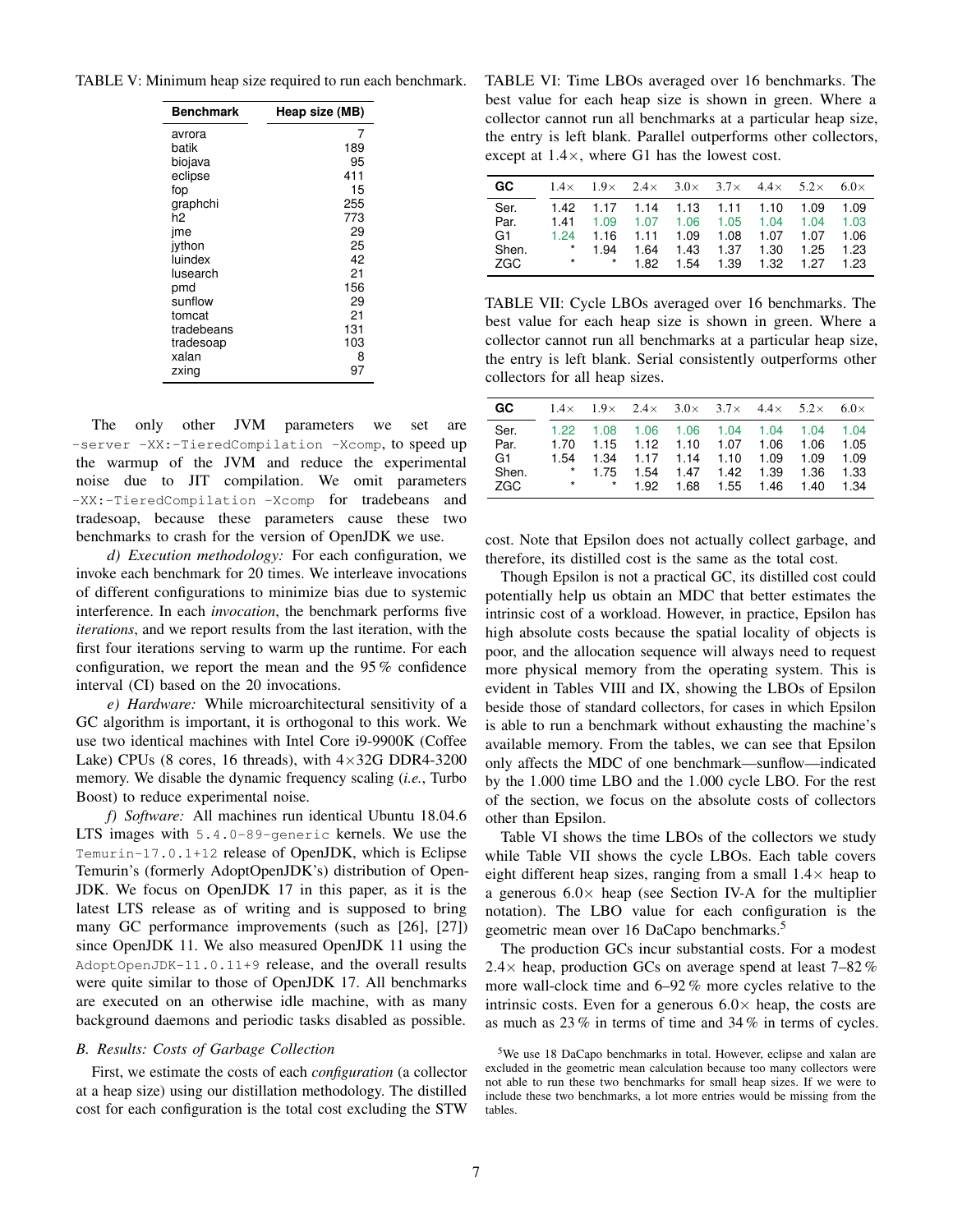<span id="page-7-0"></span>TABLE VIII: Time LBOs at  $3 \times$  heap (except Epsilon) using distillation. Lower is better. xalan is excluded from the summary statistics due to ZGC failing to run, and the corresponding row is grayed out. The best results for each benchmark are shown in green (light green for xalan). Each LBO is the mean of 20 invocations, with its 95 % CI shown below in gray. Parallel outperforms other collectors for most benchmarks.

| Bench.     | <b>Serial</b>        | Para.                | G <sub>1</sub>        | Shen.                 | <b>ZGC</b>           | Eps.                  |
|------------|----------------------|----------------------|-----------------------|-----------------------|----------------------|-----------------------|
| avrora     | 1.009                | 1.025                | 1.031                 | 1.101                 | 1.072                | 1.010                 |
|            | $\pm 0.7\%$          | $\pm 0.5\%$          | $\pm 0.6 \%$          | $\pm 0.8 \%$          | $\pm 0.7\%$          | $\pm 0.7\%$           |
| batik      | 1.146                | 1.092                | 1.067                 | 1.089                 | 1.077                | 1.087                 |
|            | $\pm 0.2 \%$         | $\pm 0.4\%$          | ±1.0%                 | $\pm 0.4\%$           | $\pm 0.3\%$          | $\pm 0.2 \%$          |
| biojava    | 1.006                | 1.007                | 1.033                 | 1.221                 | 1.882                | 1.157                 |
| eclipse    | ±0.1%<br>1.050       | ±0.1%<br>1.010       | $\pm 0.2 \%$<br>1.062 | $\pm 0.2 \%$<br>1.127 | ±1.0%<br>1.136       | ±0.1%<br>1.180        |
|            | $\pm 0.4 \%$         | ±0.1%                | $\pm 0.2 \%$          | $\pm 0.2 \%$          | ±0.1%                | $\pm 0.3 \%$          |
| fop        | 1.159                | 1.129                | 1.201                 | 1.414                 | 2.107                | 1.175                 |
|            | $\pm 0.2 \%$         | ±1.6%                | ±1.2%                 | $\pm 0.8 \%$          | $\pm 0.6 \%$         | $\pm 0.3 \%$          |
| graphchi   | 1.021                | 1.011                | 1.020                 | 1.191                 | 1.125                | 1.054                 |
|            | $\pm 0.3 \%$         | $\pm 0.3\%$          | $\pm 0.4\%$           | $\pm 1.5 \%$          | $\pm 0.4 \%$         | $\pm 0.7 \%$          |
| h2         | 1.121                | 1.044                | 1.093                 | 1.570                 | 1.964                | 1.483                 |
|            | $\pm 0.3\%$          | $\pm 0.3\%$          | $\pm 0.6\%$           | $\pm 0.3\%$           | $\pm 0.6\%$          | $\pm 0.2\%$           |
| jme        | 1.003                | 1.003                | 1.002                 | 1.010                 | 1.006                | 1.006                 |
|            | ±0.0%                | $\pm 0.0 \%$         | ±0.0%                 | ±0.0%                 | ±0.1%                | $\pm 0.0 \%$          |
| jython     | 1.037<br>±1.7%       | 1.022<br>$\pm 0.2\%$ | 1.065<br>$\pm 0.2\%$  | 1.609<br>$\pm 0.9\%$  | 2.204<br>$\pm 0.5\%$ | 1.231<br>$\pm 0.3 \%$ |
| luindex    | 1.007                | 1.011                | 1.044                 | 1.150                 | 1.097                | 1.055                 |
|            | $\pm 0.2 \%$         | $\pm 0.3\%$          | $\pm 0.4\%$           | $\pm 0.7\%$           | $\pm 0.3\%$          | $\pm 0.8 \%$          |
| lusearch   | 1.230                | 1.105                | 1.135                 | 3.766                 | 2.701                |                       |
|            | $\pm 0.2 \%$         | $\pm 0.3\%$          | $\pm 0.4\%$           | ±1.6%                 | $\pm 0.4\%$          |                       |
| pmd        | 1.613                | 1.124                | 1.188                 | 1.559                 | 1.777                | 1.165                 |
|            | $\pm 0.2\%$          | $\pm 0.2\%$          | $\pm 0.3\%$           | $\pm 0.6 \%$          | $\pm 8.7 \%$         | $\pm 0.4 \%$          |
| sunflow    | 1.412                | 1.156                | 1.156                 | 2.180                 | 2.109                | 1.000                 |
|            | ±2.0%                | $\pm 2.0 \%$         | ±1.2%                 | $\pm 2.2\%$           | $\pm 0.6\%$          | $\pm 0.4\%$           |
| tomcat     | 1.157                | 1.137                | 1.144                 | 1.305                 | 1.914                | 1.145                 |
| tradebeans | $\pm 0.2\%$<br>1.120 | $\pm 0.2\%$<br>1.020 | ±0.1%<br>1.164        | $\pm 0.2\%$<br>1.423  | $\pm 0.6\%$<br>1.327 | ±0.1%<br>1.415        |
|            | $\pm 0.6\%$          | $\pm 0.6\%$          | $\pm 0.7\%$           | $\pm 0.8\%$           | $\pm 0.5\%$          | $\pm 0.5\%$           |
| tradesoap  | 1.094                | 1.011                | 1.112                 | 1.340                 | 1.282                | 1.376                 |
|            | $\pm 0.4 \%$         | $\pm 0.2\%$          | $\pm 0.3 \%$          | $\pm 0.2\%$           | $\pm 0.2\%$          | $\pm 0.2 \%$          |
| xalan      | 3.380                | 3.074                | 3.496                 | 30.176                |                      | 1.111                 |
|            | $\pm 0.3\%$          | $\pm 0.4 \%$         | $\pm 0.3\%$           | ±1.7%                 |                      | $\pm 0.6\,\%$         |
| zxing      | 1.030                | 1.058                | 1.028                 | 1.274                 | 1.235                | 1.062                 |
|            | ±1.1%                | ±1.8%                | ±1.3%                 | ±1.1%                 | ±1.1%                | ±1.3%                 |
| min        | 1.003                | 1.003                | 1.002                 | 1.010                 | 1.006                |                       |
| max        | 1.613                | 1.156                | 1.201                 | 3.766                 | 2.701                |                       |
| mean       | 1.130                | 1.057                | 1.091                 | 1.490                 | 1.589                |                       |
| geomean    | 1.121                | 1.055                | 1.089                 | 1.407                 | 1.513                |                       |

For all heap sizes shown, Serial achieves the lowest costs in terms of cycles, while Parallel achieves the lowest costs in terms of time for all but the smallest heap size.

Note that even though Serial is single-threaded, the rest of the VM is still multithreaded, hence the difference in between the time and cycle LBOs for Serial. Unsurprisingly, this difference is more pronounced on benchmarks with more mutator parallelism.

Tables [VIII](#page-7-0) and [IX](#page-8-1) take a closer look at the  $3.0\times$  heap size. This allows us to observe how different collectors behave when challenged with a diverse, modern workload.

## *C. Analysis of Results*

We compare the performance trends among and within three groups of GCs (see [Section II-D\)](#page-2-0).

*a) Stop-the-world (STW) GCs vs. Concurrent GCs:* Overall, STW collectors (Serial and Parallel) are cheaper than concurrent collectors (G1, Shenandoah, and ZGC), both in terms of the time and cycles. The exception is that Serial is uncompetitive in terms of time due to its lack of parallelism. At a  $3.0\times$  heap, in terms of cycles, STW collectors are never more expensive than concurrent collectors.<sup>[6](#page-7-1)</sup> In terms of time, STW collectors are only more expensive than concurrent collectors for 2 out of 1[7](#page-7-2) benchmarks: batik and zxing.<sup>7</sup>

*b) Single-threaded vs. multi-threaded STW GC:* Between two stop-the-world collectors, Parallel is more expensive than Serial in terms of cycles (as much as  $48\%$  for a small  $1.4\times$ heap), and the reverse is true in terms of time. This effect occurs presumably because a multi-threaded collector exploits the available parallelism to shorten pauses but introduces synchronization overhead among collector threads. At  $3.0\times$ heap, in terms of cycles, Parallel is only cheaper than Serial for 2 out of 17 benchmarks: lusearch, tradebeans, and tradesoap.<sup>[8](#page-7-3)</sup> In terms of time, Serial is only cheaper than Parallel for avrora.<sup>[9](#page-7-4)</sup>

*c) Concurrent tracing vs. concurrent copying GC:* Among concurrent collectors, the newer, concurrent copying collectors (Shenandoah and ZGC) are significantly more costly than the concurrent tracing collector (G1). The difference is up to 75 % in terms of cycles (G1 vs. ZGC at  $2.4\times$  heap) and 78 % in terms of time (G1 vs. Shenandoah at  $1.9\times$  heap). This is presumably due to the use of costly read barriers and the (un)timeliness of reclamation, which we discuss below. At  $3.0\times$  heap, G1 consistently outperforms Shenandoah and ZGC for all benchmarks in terms of time. In terms of cycles, Shenandoah and ZGC are only cheaper than G1 for batik and xalan (not statistically significant for sunflow).

*d) Pathological Modes of Concurrent Copying Collectors:* We observe two pathological modes of concurrent copying collectors when challenged with workloads that have high allocation rates but low survival rates. In such scenarios, the concurrent copying collectors often fall back to STW collections and/or stall the mutators to keep up with the allocation, resulting in poor performance.

One stark result is for xalan, where Shenandoah has an enormous time LBO of 30.2, about ten times that of Serial/Parallel/G1. ZGC simply failed to run xalan with OOM errors. Despite the high time LBO, Shenandoah has a modest cycle LBO of 1.74, which is close to the 1.63 LBO of Parallel and even slightly better than the 1.78 LBO of G1. To understand this behavior, recall that Shenandoah and ZGC rely on tracing to establish liveness, and strictly rely on evacuation for reclamation (see [Section](#page-2-0) II-D). The consequence is a substantial delay between when an object becomes unreachable and when the unreachable object is reclaimed. The delay's

<span id="page-7-1"></span><sup>6</sup>For sunflow, Parallel is  $1\%$  more expensive than ZGC, but the confidence intervals overlap.

<span id="page-7-2"></span> $7$ The differences for jme and sunflow are negligible (and also not statistically significant for sunflow).

<span id="page-7-4"></span><span id="page-7-3"></span><sup>8</sup>The differences for jython and sunflow are not statistically significant.

<sup>9</sup>The differences for biojava, luindex, and sunflow are not statistically significant.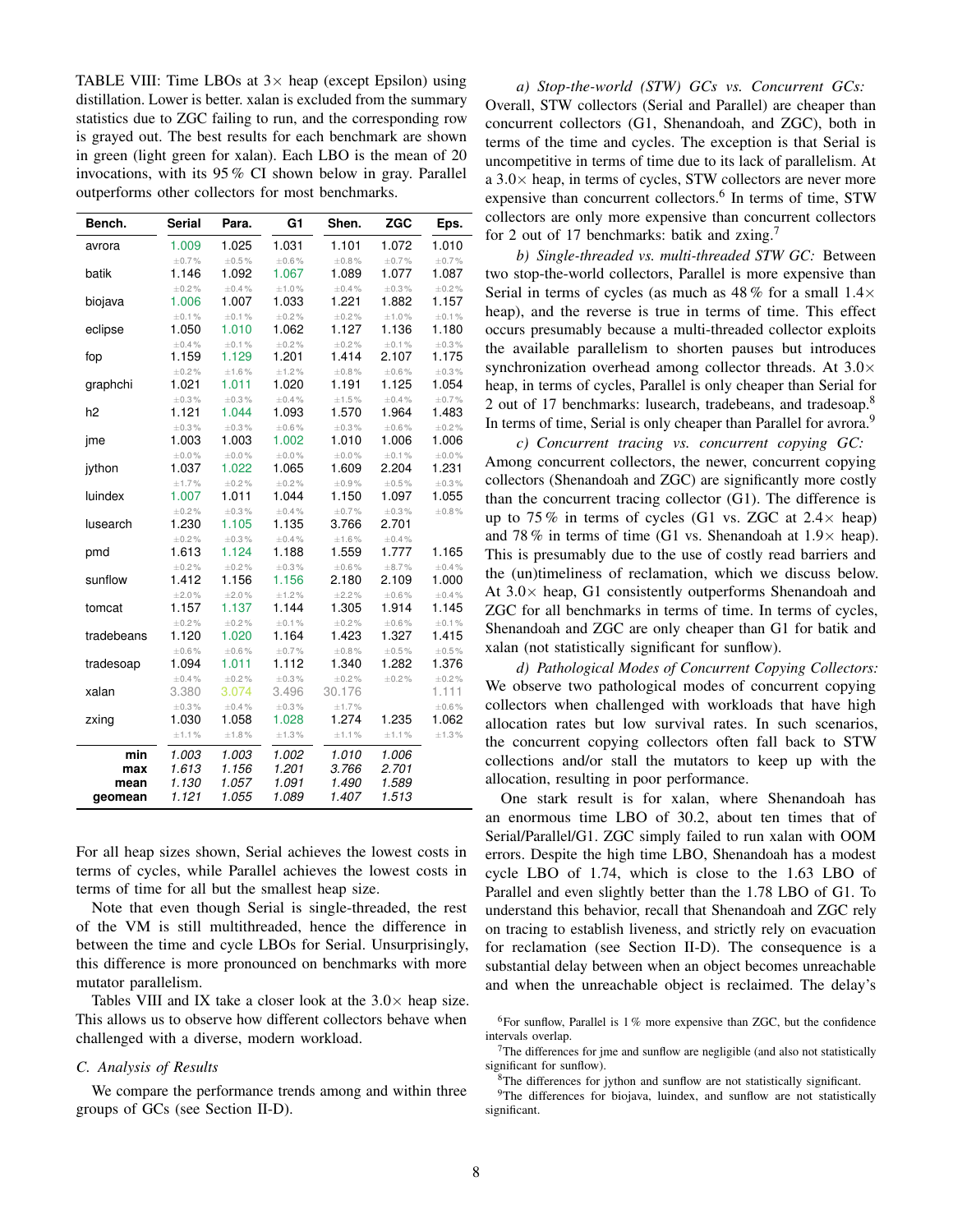<span id="page-8-1"></span>TABLE IX: Cycle LBOs at  $3 \times$  heap (except Epsilon) using distillation. Lower is better. xalan is excluded from the summary statistics due to ZGC failing to run, and the corresponding row is grayed out. The best results for each benchmark are shown in green (light green for xalan). Each LBO is the mean of 20 invocations, with its 95 % CI shown below in gray. Serial outperforms other collectors for most benchmarks.

| Bench.         | <b>Serial</b>        | Para.          | G1             | Shen.                 | <b>ZGC</b>            | Eps.           |
|----------------|----------------------|----------------|----------------|-----------------------|-----------------------|----------------|
| avrora         | 1.007                | 1.014          | 1.047          | 1.201                 | 1.209                 | 1.017          |
|                | $\pm 0.6\%$          | $\pm 0.7 \%$   | $\pm 0.7 \%$   | $\pm 0.6 \%$          | $\pm 0.7 \%$          | $\pm 0.4 \%$   |
| batik          | 1.146                | 1.991          | 1.565          | 1.454                 | 1.915                 | 1.087          |
|                | $\pm 0.2\%$          | ±2.1%          | $\pm 0.8 \%$   | $\pm 0.5 \%$          | $\pm 3.3 \%$          | $\pm 0.2\%$    |
| biojava        | 1.006                | 1.014          | 1.046          | 1.521                 | 3.962                 | 1.157          |
|                | ±0.1%                | ±0.1%          | $\pm 0.3 \%$   | $\pm 0.7\%$           | ±1.0%                 | ±0.1%          |
| eclipse        | 1.054                | 1.109          | 1.317          | 1.390                 | 1.474                 | 1.196          |
| fop            | $\pm 0.4\%$<br>1.160 | ±0.1%<br>1.203 | ±1.2%<br>1.460 | $\pm 0.3 \%$<br>1.893 | $\pm 0.5 \%$<br>2.227 | ±0.1%<br>1.175 |
|                | $\pm 0.3\%$          | ±1.5%          | ±1.9%          | ±1.1%                 | ±1.1%                 | $\pm 0.3 \%$   |
| graphchi       | 1.008                | 1.031          | 1.048          | 1.226                 | 1.226                 | 1.099          |
|                | $\pm 0.3\%$          | $\pm 0.3 \%$   | $\pm 0.3 \%$   | ±2.2%                 | $\pm 0.7 \%$          | $\pm 0.6 \%$   |
| h <sub>2</sub> | 1.053                | 1.055          | 1.123          | 2.131                 | 2.645                 | 1.365          |
|                | ±0.1%                | $\pm 0.2\%$    | $\pm 0.4 \%$   | $\pm 0.3 \%$          | $\pm 0.7 \%$          | $\pm 0.2\%$    |
| jme            | 1.071                | 1.132          | 1.091          | 1.517                 | 1.470                 | 1.133          |
|                | $\pm 0.3\%$          | $\pm 0.4\%$    | $\pm 0.3 \%$   | $\pm 0.5\%$           | ±1.0%                 | $\pm 0.3 \%$   |
| jython         | 1.036                | 1.034          | 1.072          | 2.038                 | 2.444                 | 1.225          |
|                | ±1.7%                | $\pm 0.2 \%$   | $\pm 0.2 \%$   | $\pm 0.7 \%$          | $\pm 0.4 \%$          | $\pm 0.3 \%$   |
| luindex        | 1.010                | 1.018          | 1.067          | 1.207                 | 1.199                 | 1.065          |
|                | $\pm 0.2\%$          | $\pm 0.2\%$    | ±1.3%          | $\pm 0.8 \%$          | $\pm 0.5 \%$          | $\pm 0.9 \%$   |
| lusearch       | 1.045                | 1.030          | 1.081          | 1.213                 | 1.268                 |                |
|                | $\pm 0.3\%$          | $\pm 0.2\%$    | $\pm 0.2 \%$   | $\pm 0.3 \%$          | $\pm 0.3 \%$          |                |
| pmd            | 1.096                | 1.178          | 1.286          | 1.563                 | 1.655                 | 1.266          |
|                | $\pm 0.5\%$          | $\pm 0.4\%$    | $\pm 0.6\%$    | $\pm 0.5\%$           | ±10.1%                | $\pm 0.2\%$    |
| sunflow        | 1.125                | 1.087          | 1.088          | 1.240                 | 1.076                 | 1.000          |
|                | $\pm 2.4 \%$         | ±2.1%          | ±1.2%          | $\pm 0.8 \%$          | $\pm 0.8 \%$          | $\pm 0.4 \%$   |
| tomcat         | 1.010                | 1.015          | 1.022<br>±0.1% | 1.119                 | 1.119                 | 1.035          |
| tradebeans     | ±0.1%<br>1.060       | ±0.1%<br>1.049 | 1.211          | ±0.1%<br>1.637        | ±0.1%<br>2.171        | ±0.1%<br>1.293 |
|                | $\pm 0.4 \%$         | $\pm 0.3 \%$   | $\pm 0.7 \%$   | $\pm 0.3 \%$          | $\pm 0.5\%$           | $\pm 0.6 \%$   |
| tradesoap      | 1.052                | 1.029          | 1.117          | 1.710                 | 2.155                 | 1.251          |
|                | $\pm 0.4 \%$         | $\pm 0.4 \%$   | $\pm 0.8 \%$   | $\pm 0.4 \%$          | $\pm 0.4 \%$          | $\pm 0.2 \%$   |
| xalan          | 1.211                | 1.633          | 1.783          | 1.744                 |                       | 1.139          |
|                | $\pm 0.4\%$          | $\pm 0.3 \%$   | $\pm 0.3 \%$   | $\pm 0.4 \%$          |                       | $\pm 0.3 \%$   |
| zxing          | 1.017                | 1.034          | 1.027          | 1.275                 | 1.238                 | 1.061          |
|                | ±1.1%                | ±1.8%          | ±1.4%          | ±1.2%                 | ±1.1%                 | ±1.4%          |
| min            | 1.006                | 1.014          | 1.022          | 1.119                 | 1.076                 |                |
| max            | 1.160                | 1.991          | 1.565          | 2.131                 | 3.962                 |                |
| mean           | 1.056                | 1.119          | 1.157          | 1.490                 | 1.791                 |                |
| geomean        | 1.055                | 1.103          | 1.148          | 1.462                 | 1.671                 |                |

impact is amplified by the high allocation rates and low survival rates of benchmarks such as xalan and lusearch; $^{10}$  $^{10}$  $^{10}$  because allocation would fail if reclamation did not keep up with the allocation rate, the collector resorts to STW collections. In this case, it would be more beneficial to use a STW collector in the first place and thus avoid the concurrency overhead (as we discuss in [Section IV-D\)](#page-8-0).

By examining the logs from Shenandoah, we observe two pathological modes. First, the untimeliness of reclamation causes allocation failures, and Shenandoah requires STW collection to finish an in-flight concurrent collection (known as degenerated GCs in Shenandoah). Second, in order to avoid

<span id="page-8-2"></span> $10$ Both benchmarks allocate multiple GBs per second, and their minimum heap sizes are merely 8 MB and 21 MB, respectively.

STW collections, Shenandoah throttles allocations by stalling the mutator at allocation sites (known as pacing in Shenandoah, or "allocation stall" in ZGC). Since sleeping threads do not contribute to the cycles consumed, but increase the wall-clock time needed to run a workload, this explains the much higher time cost but modest cycle cost.

## <span id="page-8-0"></span>*D. Misinterpretation of Evaluation Results*

Prior work [\[1\]](#page-10-0), [\[2\]](#page-10-8) points out common pitfalls and respective mitigations when evaluating GCs. We have applied these suggestions where possible (see [Section](#page-5-0) IV-A). For example, we control the heap size relative to the minimum heap size required to run a given workload. We reaffirm that the fundamental time– space tradeoff is still applicable in a modern, diverse benchmark suite (Tables [VI](#page-6-1) and [VII\)](#page-6-1). However, these suggestions are not sufficient to avoid misinterpretation of evaluation results, especially in light of modern hardware, concurrent GCs, and emerging latency-sensitive workloads. In this section, we highlight three important types of misinterpretation. In the next section, we make recommendations on mitigations.

In this section, we present the misinterpretation by comparing the absolute costs of different GCs shown earlier. We would like to emphasize that this misinterpretation is also applicable in classic comparative analysis, and using more metrics still improves the evaluations in that context.

*a) Opportunity cost:* Comparing [Table VI](#page-6-1) and [Table VII,](#page-6-1) we notice that collectors have higher cycle LBO than time LBO. The only exceptions are Serial, which is a single-threaded GC, and Shenandoah at small heap sizes due to pacing, which we discussed previously. In particular, the cycle LBOs of Parallel and G1 are about  $0.3 \times \text{MDC}$  larger than the respective time LBO at a small  $1.4\times$  heap. In the extreme case, such as for batik at  $3.0\times$  heap, Parallel has a mere 1.09 time LBO but a significant 1.99 cycles LBO, the highest among all collectors studied. This difference reveals that substantial cycle costs can go unnoticed when only the wall-clock time is reported.

Historically, GC performance has been mostly measured using wall-clock time only. This methodology implicitly assumes that on machines with free cores available, the free cores may be used by GC with no repercussions. On modern, massively parallel hardware, this assumption can mean that a significant portion of the hardware is dedicated to the GC. This assumption, however, ignores the incurred opportunity cost.

On multi-tenant hosts, which are increasingly common to increase utilization in datacenters, more CPU cores taken by GC threads mean fewer cores available for other applications on the same host. That is, when heavily relying on parallelism, a collector will not only run slower when deployed in multitenant settings, because fewer cores are available to run GC, but also negatively impact other applications on the same host. Even when the server has only one application, using fewer cycles to run the application can free up CPU cores and reduce energy consumption.

*b) Concurrency overhead:* A commonly used metric to tune GC for throughput is the fraction of time spent in GC (such as the -XX:GCTimeRatio flag suggested in the GC tuning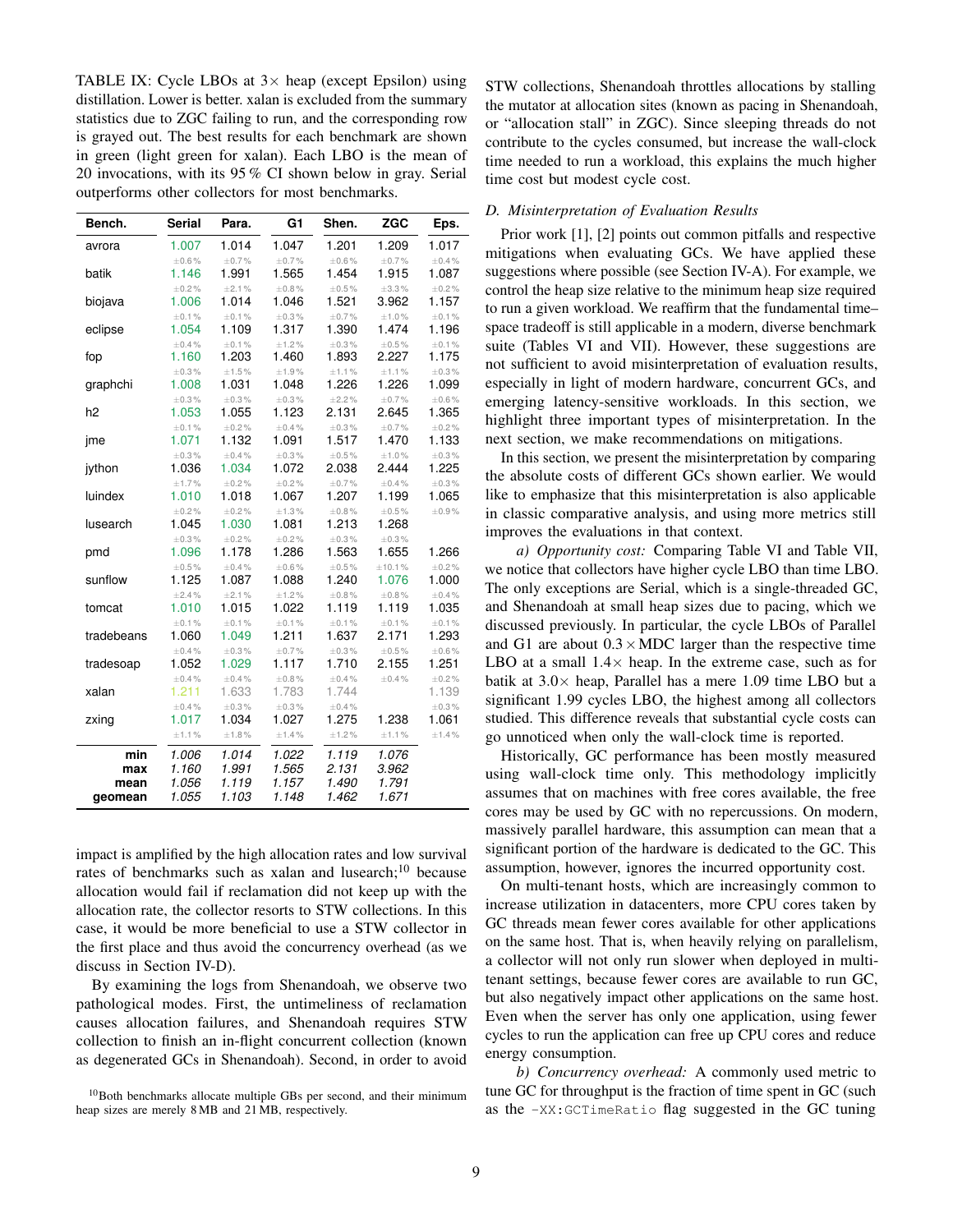<span id="page-9-0"></span>TABLE X: Percent of wall-clock time spent in STW pauses averaged over 16 benchmarks. Lower is better. The best value for each heap size is shown in green. Where a collector cannot run all benchmarks at a particular heap size, the corresponding entry is left blank. ZGC consistently outperforms other collectors where it runs.

| GC.   |     |     |               |               |         |     | $1.4\times$ $1.9\times$ $2.4\times$ $3.0\times$ $3.7\times$ $4.4\times$ $5.2\times$ 6.0 $\times$ |     |
|-------|-----|-----|---------------|---------------|---------|-----|--------------------------------------------------------------------------------------------------|-----|
| Ser.  | 9.0 | 4.7 | 3.7           |               | 3.1 2.7 | 2.5 | 2.4                                                                                              | 2.3 |
| Par.  | 9.0 | 2.9 | 2.1           | 1.7           | 1.3     | 1.1 | 1.0                                                                                              | 0.9 |
| G1.   | 5.2 | 2.8 | 1.6           | 1.3           | 0.9     | 0.9 | 0.7                                                                                              | 0.7 |
| Shen. |     | 0.3 | $0.2^{\circ}$ | $0.2^{\circ}$ | 0.1     | 0.1 | 0.1                                                                                              | 0.1 |
| ZGC   |     |     | 0.1           | 0.0           | 0.0     | 0.0 | 0.0                                                                                              | 0.0 |

TABLE XI: Percent of total cycles spent in STW pauses averaged over 16 benchmarks. Lower is better. The best value for each heap size is shown in green. Where a collector cannot run all benchmarks at a particular heap size, the corresponding entry is left blank. ZGC consistently outperforms other collectors where it runs.

| <b>GC</b> | $1.4\times$ |     | $1.9 \times 2.4 \times 3.0 \times 3.7 \times 4.4 \times$ |     |     |     | $5.2\times$ | $6.0\times$ |
|-----------|-------------|-----|----------------------------------------------------------|-----|-----|-----|-------------|-------------|
| Ser.      | 4.3         | 2.1 | 1.6                                                      | 1.4 | 1.2 | 1.1 | 1.0         | 1.0         |
| Par.      | 13.1        | 5.3 | 4.0                                                      | 3.4 | 2.8 | 2.6 | 2.4         | 2.2         |
| G1        | 8.1         | 5.0 | 3.3                                                      | 2.8 | 2.1 | 2.1 | 1.9         | 1.8         |
| Shen.     |             | 0.1 | 0.1                                                      | 0.1 | 0.1 | 0.1 | 0.1         | 0.0         |
| ZGC       |             |     | 0.0                                                      | 0.0 | 0.0 | 0.0 | 0.0         | 0.0         |

guide from the vendor [\[28\]](#page-11-10)). Tables [X](#page-9-0) and [XI](#page-9-0) show the fraction of time and cycles spent in STW pauses for different GCs. Similar to Tables [VI](#page-6-1) and [VII,](#page-6-1) the results are grouped by heap sizes, and show the geometric means over 16 benchmarks. Compared with Tables [VI](#page-6-1) and [VII,](#page-6-1) we can see that the classic methodology of estimating the GC costs from the time/cycles spent in GC pauses is highly problematic, especially for the concurrent collectors. In particular, the two concurrent copying collectors spend a negligible fraction of time/cycles in GC pauses, but have enormous LBOs.

With fixed hardware resources, concurrent GC threads compete with mutator threads, e.g., for cache capacity and memory bandwidth, resulting in more severe effects for more parallel workloads. In other words, concurrent GC costs are high not only from the expensive mechanisms they use, such as read and write barriers, but also from resource contention.

*c)* Low pause  $\neq$  *low latency:* A commonly used metric to tune GC for latency-sensitive applications is the maximum GC pause time (such as the -XX:MaxGCPauseMillis suggested in the GC tuning guide from the vendor [\[28\]](#page-11-10)). It is well known that the pause time is a poor metric to assess GCs for latency-sensitive applications [\[29\]](#page-11-11). We reaffirm this here, and highlight the importance of using more metrics. The following example shows that fixating on limited metrics (*e.g.*, pause times) can even make a language implementer unintentionally work against the motivating goal (the responsiveness of the application).

Figures [2](#page-9-1) and [3](#page-9-2) show the distribution of pause times and query latencies (using metered latency; see [Section](#page-5-0) IV-A) of dif-

<span id="page-9-1"></span>

Fig. 2: GC pause time for lusearch in a  $3.0\times$  heap. Each line and its shade show the mean and 95 % CI over 20 invocations.

<span id="page-9-2"></span>

Fig. 3: Metered latency for lusearch in a  $3.0\times$  heap. Each line and its shade show the mean and 95 % CI over 20 invocations.

ferent GCs running the lusearch benchmark at  $3.0\times$  heap. The low-pause collectors (Shenandoah and ZGC) indeed achieve better pause times in general, with ZGC consistently having the lowest pause time for all percentiles, while Shenandoah has lower pause times than the other three GCs under the 90th percentile. However, low pause times do not automatically confer low application latencies. Indeed, both Shenandoah and ZGC have worse (by factors of  $10-100\times$ ) query latencies than the other three collectors.

Application latencies are affected by GC pauses—both by their durations and frequency. Short but frequent pauses will not impact the distribution of pause times, but can certainly impact application latency.

Importantly, application latencies are also functions of mutator performance. As discussed in previous sections, concurrent copying GC can affect mutator performance through expensive mechanisms, such as read barriers, and through resource contention. In the case of the pathological modes we discussed, Shenandoah and ZGC throttle mutator threads when the GC cannot keep up with allocation. Such throttling indeed avoids triggering a STW collection, keeping each GC pause short. However, it comes at great cost: if the mutators are sufficiently throttled, both the application latency and throughput will be worse than a simple STW GC, as evidenced in the above graphs and [Table VIII.](#page-7-0)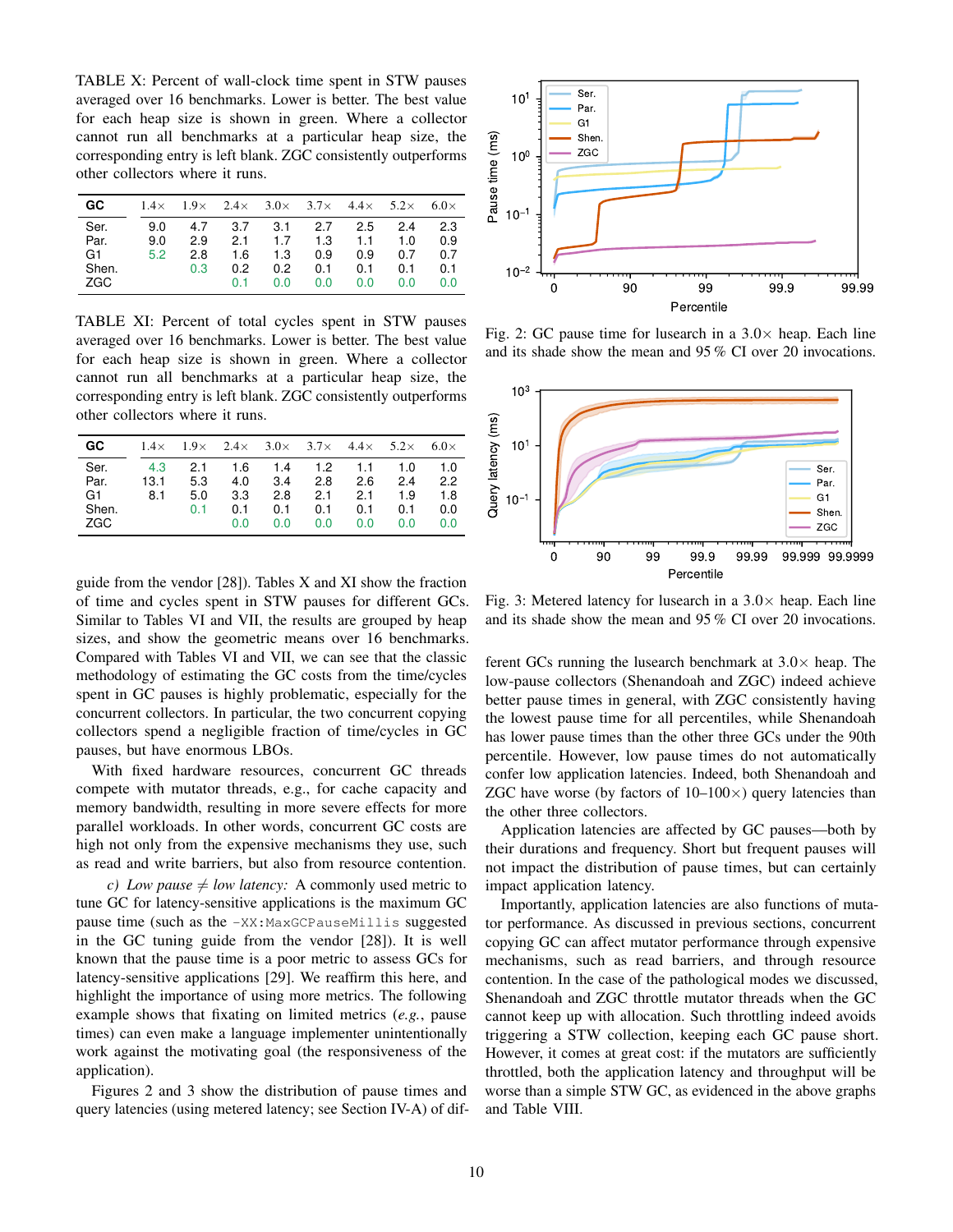## *E. Recommendations*

Drawing on these observations, we make two recommendations for improving GC evaluation in future research. First, the distillation methodology should be used to report the costs of GCs. This helps us better understand the scale of the impact of GC on the program execution. Second, a richer set of performance and cost metrics should be used when evaluating GCs. At a minimum, both the wall-clock time and the CPU cycles used should be reported. Any additional metric can help us understand the performance characteristics of different GCs better. This includes measuring application latency for applications with latency requirements, instead of using pause times as a surrogate.

### V. CONCLUSION

In this paper, we identify two important problems in empirical evaluation of GCs: unclear costs, and easy-tomisinterpret results presented using limited metrics. To address these problems, we first devise the distillation methodology to place an empirical lower bound on the costs of GCs for any given cost metric. Then, we use the distillation methodology to measure the costs of five production collectors in OpenJDK 17. We find that these GCs incur substantial costs: (as an underestimate) at least 7–82 % more time and 6–92 % more cycle overhead relative to the intrinsic application cost for a modest  $2.4 \times$  heap.

Our results also show how a lack of diverse cost/performance metrics can lead to misinterpretation of GC evaluations, hindering GC development. We identify three important types of misinterpretation: neglecting opportunity cost, neglecting concurrency overhead, and using GC pause times as a proxy metric for application latency. These types of misinterpretation can be mitigated by including more metrics in the evaluation.

Our findings reveal substantial costs in production GCs, highlighting opportunities for future research on low-latency collectors with low costs. We recommend using more metrics when evaluating GCs, because this helps reveal tradeoffs and limitations of GCs that often go unnoticed. The distillation methodology is language and runtime agnostic, and thus can benefit GC research on a wide range of managed languages and platforms, such as Go, .NET (for C# and other CLI languages) and V8 (for JavaScript).

#### **REFERENCES**

- <span id="page-10-0"></span>[1] S. M. Blackburn, K. S. McKinley, R. Garner, C. Hoffmann, A. M. Khan, R. Bentzur, A. Diwan, D. Feinberg, D. Frampton, S. Z. Guyer, M. Hirzel, A. L. Hosking, M. Jump, H. Lee, J. E. B. Moss, A. Phansalkar, D. Stefanovic, T. VanDrunen, D. von Dincklage, and B. Wiedermann, "Wake up and smell the coffee: evaluation methodology for the 21st century," *Commun. ACM*, vol. 51, no. 8, pp. 83–89, 2008. [Online]. Available:<https://doi.org/10.1145/1378704.1378723>
- <span id="page-10-8"></span>[2] S. M. Blackburn, P. Cheng, and K. S. McKinley, "Myths and realities: the performance impact of garbage collection," in *Proceedings of the International Conference on Measurements and Modeling of Computer Systems, SIGMETRICS 2004, June 10-14, 2004, New York, NY, USA*, E. G. C. Jr., Z. Liu, and A. Merchant, Eds. ACM, 2004, pp. 25–36. [Online]. Available:<https://doi.org/10.1145/1005686.1005693>
- <span id="page-10-12"></span>[3] B. G. Zorn, "Barrier methods for garbage collection," University of Colorado Boulder, Tech. Rep., 11 1990. [Online]. Available: <https://scholar.colorado.edu/concern/reports/47429970d>
- [4] A. L. Hosking, J. E. B. Moss, and D. Stefanovic, "A comparative performance evaluation of write barrier implementations," in *Conference on Object-Oriented Programming Systems, Languages, and Applications (OOPSLA'92), Seventh Annual Conference, Vancouver, British Columbia, Canada, October 18-22, 1992, Proceedings*, J. R. Pugh, Ed. ACM, 1992, pp. 92–109. [Online]. Available:<https://doi.org/10.1145/141936.141946>
- [5] S. M. Blackburn and A. L. Hosking, "Barriers: friend or foe?" in *Proceedings of the 4th International Symposium on Memory Management, ISMM 2004, Vancouver, BC, Canada, October 24-25, 2004*, D. F. Bacon and A. Diwan, Eds. ACM, 2004, pp. 143–151. [Online]. Available:<https://doi.org/10.1145/1029873.1029891>
- <span id="page-10-10"></span>[6] X. Yang, S. M. Blackburn, D. Frampton, and A. L. Hosking, "Barriers reconsidered, friendlier still!" in *International Symposium on Memory Management, ISMM '12, Beijing, China, June 15-16, 2012*, M. T. Vechev and K. S. McKinley, Eds. ACM, 2012, pp. 37–48. [Online]. Available:<https://doi.org/10.1145/2258996.2259004>
- <span id="page-10-13"></span>[7] X. Huang, S. M. Blackburn, K. S. McKinley, J. E. B. Moss, Z. Wang, and P. Cheng, "The garbage collection advantage: improving program locality," in *Proceedings of the 19th Annual ACM SIGPLAN Conference on Object-Oriented Programming, Systems, Languages, and Applications, OOPSLA 2004, October 24-28, 2004, Vancouver, BC, Canada*, J. M. Vlissides and D. C. Schmidt, Eds. ACM, 2004, pp. 69–80. [Online]. Available:<https://doi.org/10.1145/1028976.1028983>
- <span id="page-10-7"></span>[8] B. G. Zorn, "The measured cost of conservative garbage collection," *Softw. Pract. Exp.*, vol. 23, no. 7, pp. 733–756, 1993. [Online]. Available: <https://doi.org/10.1002/spe.4380230704>
- <span id="page-10-14"></span>[9] S. M. Blackburn, R. Garner, C. Hoffmann, A. M. Khan, K. S. McKinley, R. Bentzur, A. Diwan, D. Feinberg, D. Frampton, S. Z. Guyer, M. Hirzel, A. L. Hosking, M. Jump, H. B. Lee, J. E. B. Moss, A. Phansalkar, D. Stefanovic, T. VanDrunen, D. von Dincklage, and B. Wiedermann, "The DaCapo benchmarks: Java benchmarking development and analysis," in *Proceedings of the 21th Annual ACM SIGPLAN Conference on Object-Oriented Programming, Systems, Languages, and Applications, OOPSLA 2006, October 22-26, 2006, Portland, Oregon, USA*, P. L. Tarr and W. R. Cook, Eds. ACM, 2006, pp. 169–190. [Online]. Available: <https://doi.org/10.1145/1167473.1167488>
- <span id="page-10-1"></span>[10] W. Zhao and S. M. Blackburn, "Deconstructing the garbage-first collector," in *VEE '20: 16th ACM SIGPLAN/SIGOPS International Conference on Virtual Execution Environments, virtual event [Lausanne, Switzerland], March 17, 2020*, S. Nagarakatte, A. Baumann, and B. Kasikci, Eds. ACM, 2020, pp. 15–29. [Online]. Available: <https://doi.org/10.1145/3381052.3381320>
- <span id="page-10-2"></span>[11] M. Hertz and E. D. Berger, "Quantifying the performance of garbage collection vs. explicit memory management," in *Proceedings of the 20th Annual ACM SIGPLAN Conference on Object-Oriented Programming, Systems, Languages, and Applications, OOPSLA 2005, October 16-20, 2005, San Diego, CA, USA*, R. E. Johnson and R. P. Gabriel, Eds. ACM, 2005, pp. 313–326. [Online]. Available: <https://doi.org/10.1145/1094811.1094836>
- <span id="page-10-3"></span>[12] C. H. Flood, R. Kennke, A. Dinn, A. Haley, and R. Westrelin, "Shenandoah: An open-source concurrent compacting garbage collector for OpenJDK," in *Proceedings of the 13th International Conference on Principles and Practices of Programming on the Java Platform: Virtual Machines, Languages, and Tools, Lugano, Switzerland, August 29 - September 2, 2016*, W. Binder and P. Tuma, Eds. ACM, 2016, pp. 13:1–13:9. [Online]. Available:<https://doi.org/10.1145/2972206.2972210>
- <span id="page-10-4"></span>[13] P. Lidén and S. Karlsson, "The Z garbage collector," [http://cr.openjdk.java.](http://cr.openjdk.java.net/~pliden/slides/ZGC-FOSDEM-2018.pdf) net/∼[pliden/slides/ZGC-FOSDEM-2018.pdf,](http://cr.openjdk.java.net/~pliden/slides/ZGC-FOSDEM-2018.pdf) 2018, accessed: 2021-12-07. [Online]. Available: [http://web.archive.org/web/20211207112406/http:](http://web.archive.org/web/20211207112406/http://cr.openjdk.java.net/~pliden/slides/ZGC-FOSDEM-2018.pdf) //cr.openjdk.java.net/∼[pliden/slides/ZGC-FOSDEM-2018.pdf](http://web.archive.org/web/20211207112406/http://cr.openjdk.java.net/~pliden/slides/ZGC-FOSDEM-2018.pdf)
- <span id="page-10-5"></span>[14] Z. Cai, "ISPASS 2022 artifact: Distilling the real cost of production garbage collectors," Apr. 2022. [Online]. Available: [https://doi.org/10.](https://doi.org/10.5281/zenodo.6476821) [5281/zenodo.6476821](https://doi.org/10.5281/zenodo.6476821)
- <span id="page-10-6"></span>[15] D. Burger and T. M. Austin, "The simplescalar tool set, version 2.0," *SIGARCH Comput. Archit. News*, vol. 25, no. 3, pp. 13–25, 1997. [Online]. Available:<https://doi.org/10.1145/268806.268810>
- <span id="page-10-9"></span>[16] S. M. Blackburn and K. S. McKinley, "Immix: a mark-region garbage collector with space efficiency, fast collection, and mutator performance," in *Proceedings of the ACM SIGPLAN 2008 Conference on Programming Language Design and Implementation, Tucson, AZ, USA, June 7-13, 2008*, R. Gupta and S. P. Amarasinghe, Eds. ACM, 2008, pp. 22–32. [Online]. Available:<https://doi.org/10.1145/1375581.1375586>
- <span id="page-10-11"></span>[17] G. E. Collins, "A method for overlapping and erasure of lists,"